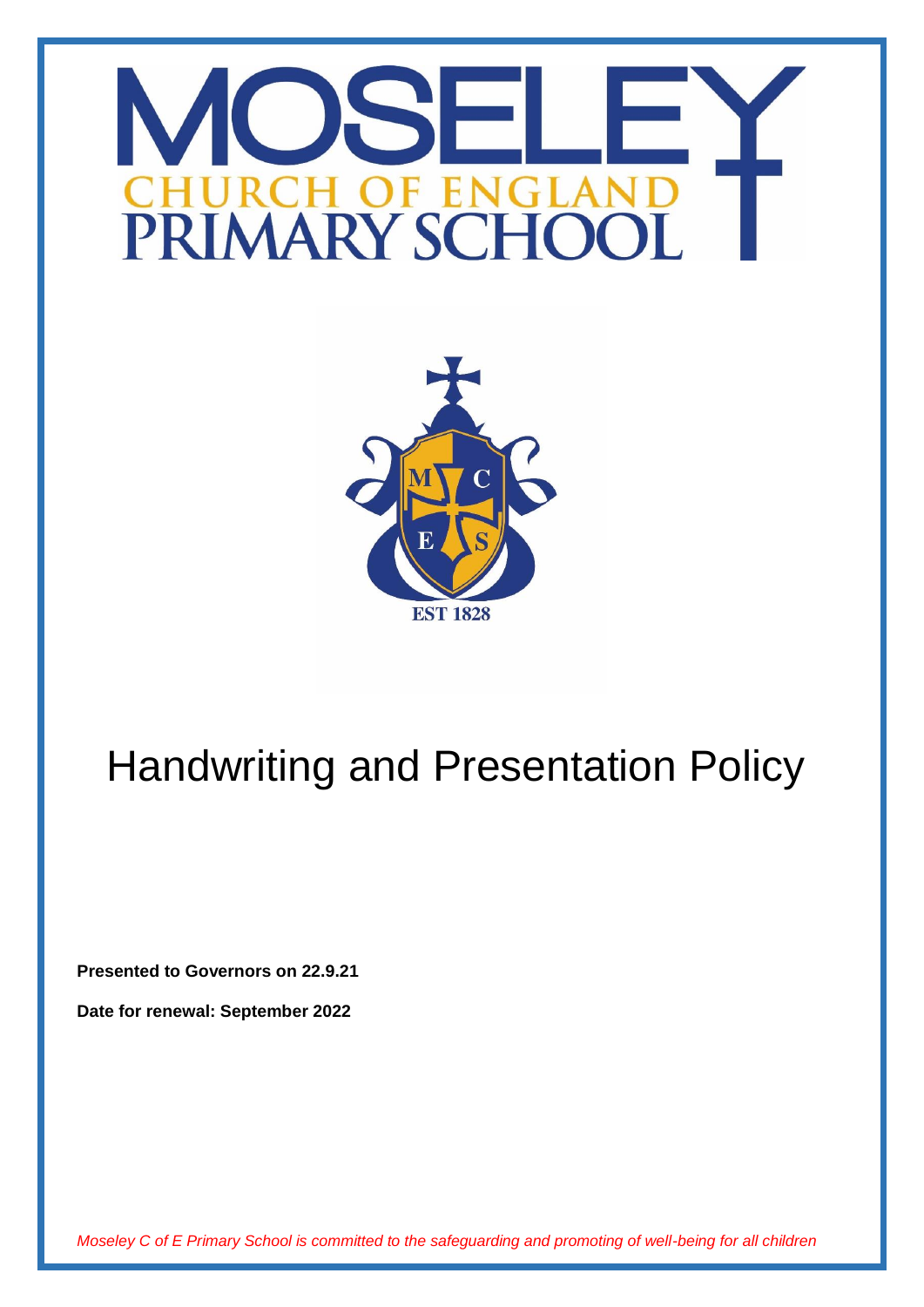#### **1. SCHOOL MISSION STATEMENT**

Our successful Christian school offers a wide range of exciting and educational opportunities to enhance skills, talents and creativity. The school community appreciates and accepts others, and celebrates the achievements of all. We have supportive and trusting relationships with God and all his children. As a result, we take responsibility and welcome absolutely everyone into a caring and safe environment, where we are all guided to work together.

# **2. AIMS OF THE SCHOOL**

At Moseley C of E Primary School, we want ALL of our children to:

- Have an enthusiasm and thirst for learning
- Have confidence to be themselves and consistently aim high to challenge their potential;
- Have an awareness for the world beyond their own have respect and understanding of others with circumstances different to their own;
- Explore all opportunities provided to discover their talents and abilities;
- Be kind and respectful members of their community;
- Have embedded morals:
- Have fun, good memories of their school life;
- Be inspirational role models.

# **3. STATEMENT OF INTENT**

At Moseley CofE Primary School we set consistently high expectations for all children, in all subjects, across our curriculum. We believe that neat, well-formed handwriting and presentation of written work helps to raise and maintain high standards.

We encourage all children to be responsible for producing high quality work in all lessons; showing pride and having a sense of ownership over their own learning. Children will be taught that different styles of presentation are appropriate for different pieces of work and different circumstances. However, we will encourage all children to present their work in a neat and organised manner in all lessons.

We believe that handwriting is an important basic skill that influences the quality of work throughout the curriculum.

# **4. AIMS AND PURPOSES OF THIS POLICY**

We aim to:

- Consistently set high expectations for the standard of presentation expected of all children in  $\overline{a}$ all their work in all lessons.
- Instil in the children a sense of pride in their work by making explicit, acceptable standards of presentation in their work
- Provide a caring, supportive atmosphere within which children can be guided to improve their presentation so that they reach their full potential.
- Help all pupils to develop a neat, legible, speedy handwriting style using continuous cursive letters that leads to producing letters and words automatically in independent writing.

By the end of Year 2 pupils will be expected to join the majority of their handwriting.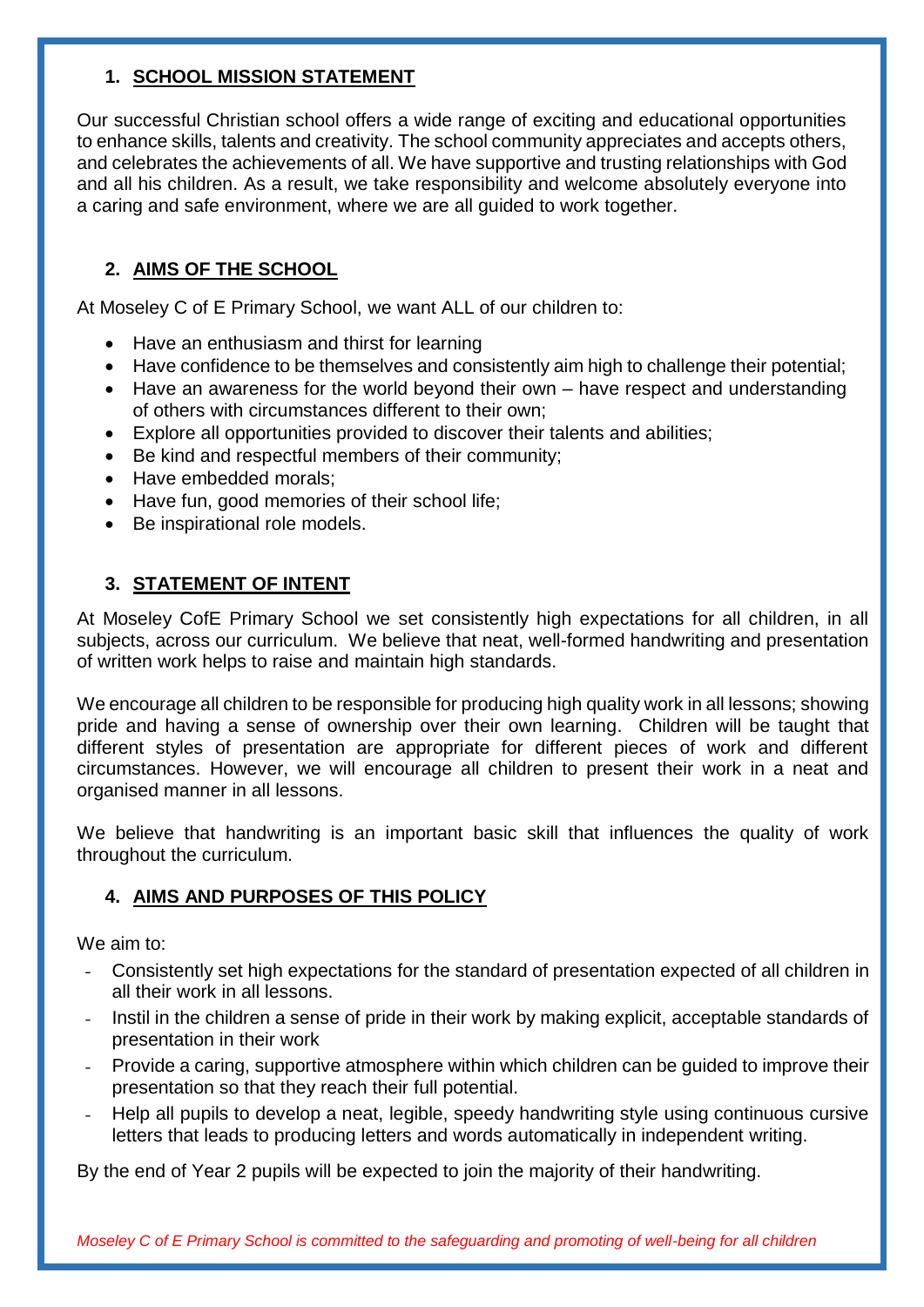By the end of Year 6 pupils will understand the importance of neat presentation and the need for different letter forms (cursive, printed or capital letters) to help communicate meaning clearly.

## **5. PRESENTATION**

All adults will promote high expectations for presentation and will consistently model these by using the school's Letterjoin handwriting font and demonstrating high expectations for their own presentation in all written work, marking comments and resources they produce.

Teachers will use worksheets sparingly to promote and support our high expectations for presentation and to uphold our commitment to reducing paper wastage to limit our use of the world's finite resources. Any photocopied resources will be trimmed before being stuck neatly into books.

From Reception to Year 6 all teachers will explicitly teach children how to set out and present their work in each subject.

Children will be expected to repeat poor quality work and complete incomplete work (where appropriate) in their own time.

Children will be taught that different styles of presentation are appropriate for different pieces of work and different circumstances. However, pupils are expected to:

- Look after exercise books and not draw or doodle on or in them
- Think about and plan their work so it looks attractive and well presented
- Only use writing and drawing media that is fit for purpose
- Always use a ruler to draw straight lines.
- Set out, number and annotate work appropriately.
- Cross through mistakes and edit alterations with a single line. Erasers should only be used occasionally and when necessary.

# **6. PRESENTATION OF WRITTEN WORK**

#### **6.1 Presentation in EYFS**

Children will have access to sharpened pencils for mark-making, writing and drawing.

Children will be taught to write on a line, starting at the left hand side of the page.

#### **6.2 Presentation in KS1 and KS2**

Children will use sharpened pencils for writing and drawing.

Sharpened pencils will be used for all drawings, graphs, charts and diagrams.

Children will be taught to write on the line, starting at the left hand side of the page or the margin.

Pens should be used for writing by all children who have achieved a consistent, cursive style.

*Moseley C of E Primary School is committed to the safeguarding and promoting of well-being for all children* It is our aim that all children will achieve this by the end of year 3.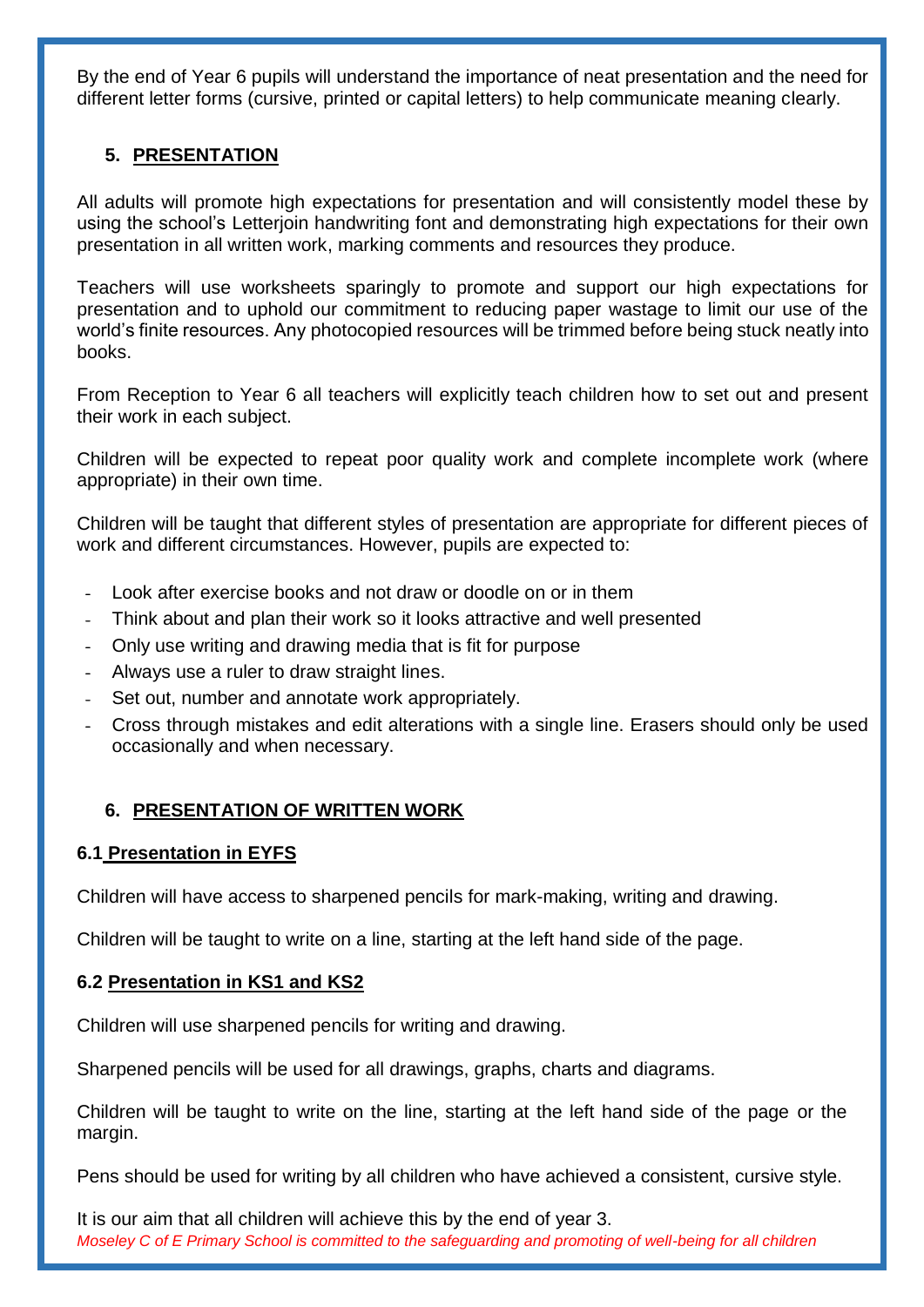When mistakes are made, a simple line across the mistake should be used (e.g. eudn't couldn't). Erasers are only to be used for graphs, charts, diagrams or drawings.

Displayed work should always be a celebration of a child's best work and should be beautifully presented and be the highest quality work a child is able to produce.

#### **6.3 Date and Learning Objective**

The long date will be used in all written work.

All work will be labelled with a learning objective that is linked to the National Curriculum and the work they are doing. Learning Objectives (LO) must be clear and help the children to understand what they are learning.

The date will be written on the top line and then the LO will be written on the next line down. Both the date and LO will be underlined with a straight line, using a ruler.

In Year 1, the date and Learning Objective (LO) will be stuck into books prior to the lesson. During Y1 the children will be taught to put the date on their work. By the end of Year 1 most children will be expected to write the date by themselves.

In Year 2, the children will be taught to write the date and LO on the page themselves and underline both neatly using a ruler.

From Year 3 onwards most children will be expected to write the date and LO in all lessons; using a ruler to underline the date and LO.

If there is sufficient space on the page, after the teacher's written feedback, the children will miss a line and then draw a straight line with a ruler to show that piece of work is finished. The next piece of work will start, with the date and LO underlined, under that.

#### **7 PRESENTATION IN MATHEMATICS**

We teach Maths using a Concrete – Pictorial – Abstract approach based on the White Rose Scheme of learning. Children will be taught to use concrete objects and pictorial representations to understand mathematical concepts, support their mathematical reasoning and make links that will support their understanding of abstract mathematical concepts and understanding of formal written methods.

Some Maths lessons will be practical lessons. In these lessons, children will demonstrate their learning using concrete resources. Photographs might be used to capture this learning only if these are necessary for assessment purposes or if they will support children's future learning. Any photographs will be carefully trimmed and stuck into children's books.

Children will be encouraged to use pictorial representations to support their understanding and thinking. Children will be taught how to present these in an organised way in their maths books.

#### **7.1 Presentation in EYFS**

Children will have access to sharpened pencils for mark-making, writing and drawing.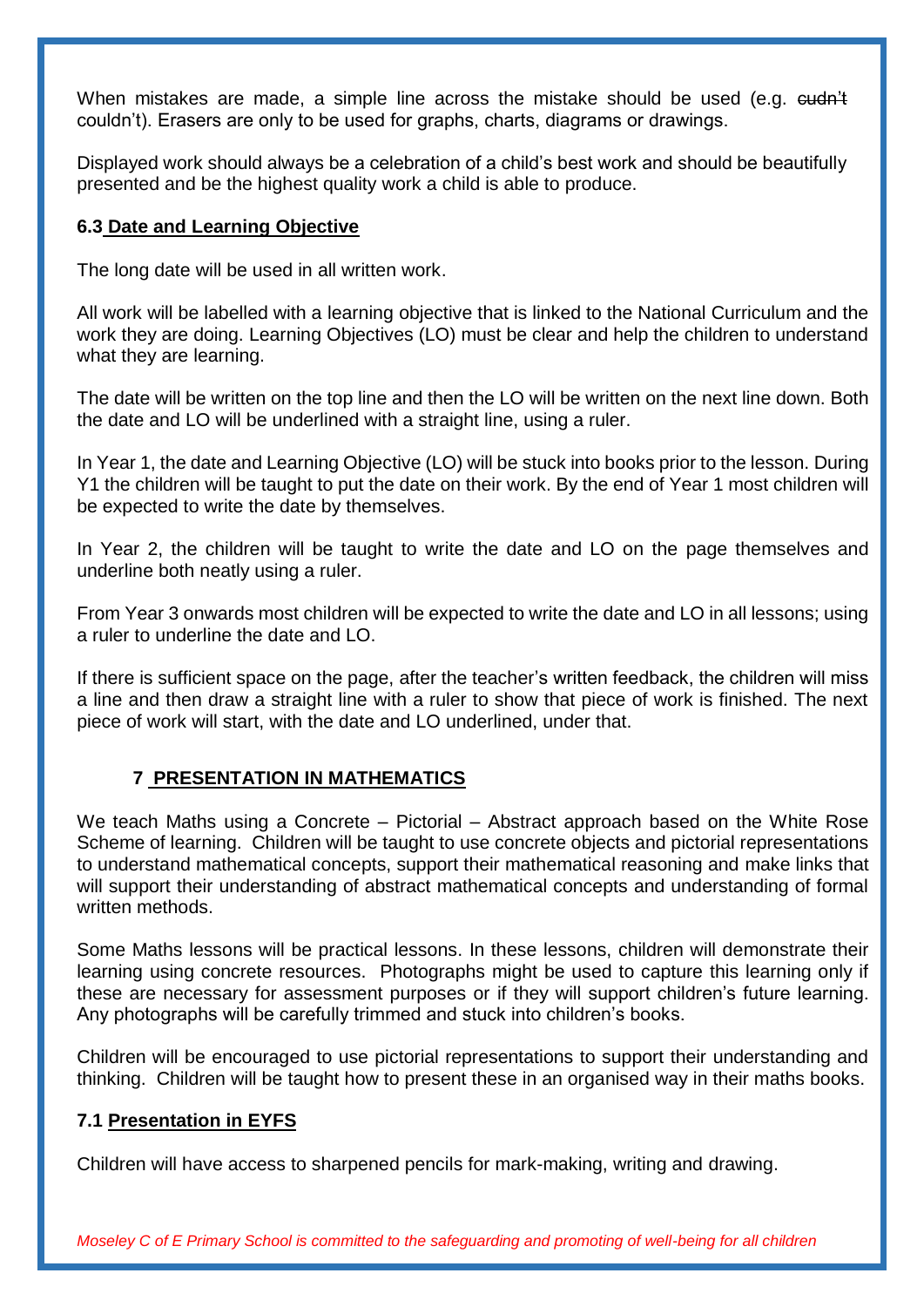In Reception, number work is primarily practical though pupils might record their work / jottings on white boards or paper. When work is recorded, children will be encouraged to organise their jottings in a way that supports their mathematical thinking. Children in Reception will be taught to use correct number formation.

#### **7.2 Presentation in KS1 and KS2**

Children will be taught to use correct number formation.

Question numbers, will be written in the margin.

Maths books are squared to support children to organise and present their pictorial methods, calculations, graphs, tables and charts.

Children will be taught, and expected, to place one numeral or mathematical symbol in each square.

#### **7.3 Date and Learning Objective**

The short date will be used in Maths.

In Year 1, the date and Learning Objective (LO) will be stuck into books prior to the lesson. During Y1 the children will be taught to put the date on their work. By the end of Year 1 most children will be expected to write the date by themselves.

In Year 2, the children will be taught to write the date and LO on the page themselves and underline both neatly using a ruler.

From Year 2 onwards, children will be taught to draw a margin of 2 squares into their maths books using a ruler.

The short date will be written at the top of the piece of work and underlined

The LO will be written underneath this and also underlined.

Children will be taught to use correct presentation when formal written methods of calculation, charts, tables and graphs are taught. Children will be expected to use correct presentation to organise their work to support accuracy and mathematical thinking.

If it is necessary for worksheet questions to be used, these must be trimmed and then carefully stuck into books. Children will complete calculations on the squares in their books, either next to or below the question.

If there is sufficient space on the page, after the teacher's written feedback, the children will miss a line and then draw a straight line with a ruler to show that piece of work is finished. The next piece of work will start, with the date and LO underlined, under that.

#### **8. HANDWRITING**

"Handwriting is a tool that has to work. It must be comfortable, fast and legible." (Angela Webb, Chair, National Handwriting Association)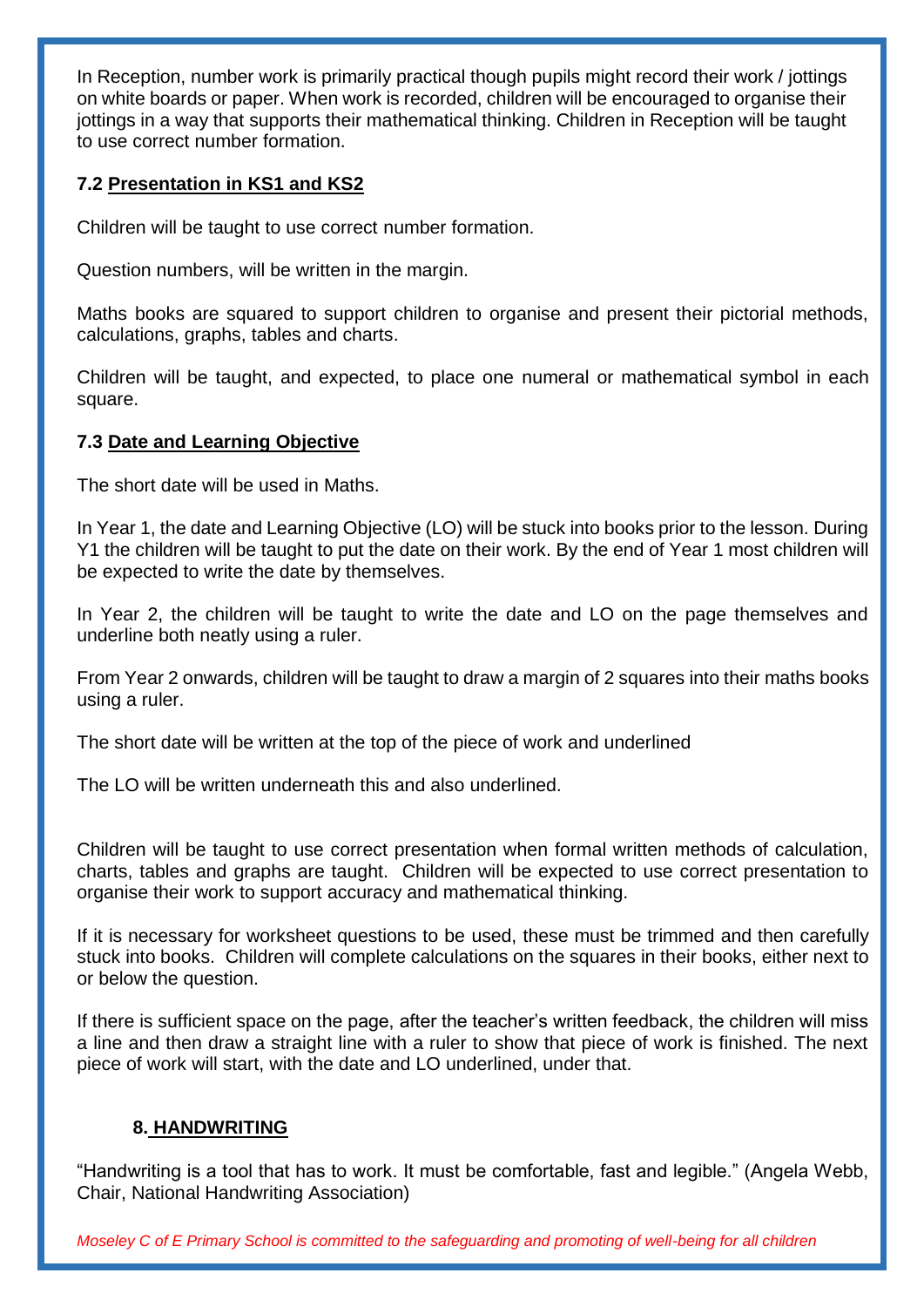We use 'Letter-join' as the basis of our handwriting policy which covers all of the handwriting requirements of the 2014 National Curriculum. By the end of Key Stage 2 all pupils should have the ability to produce fluent, legible and, eventually, speedy joined-up handwriting, and to understand the different forms of handwriting used for different purposes. We aim to make handwriting an automatic process that does not interfere with children's creative thinking or learning.

Children must learn to write with ease, speed and legibility. If they have difficulty, this will limit fluency and inhibit the quality and quantity of their work. It is important that a child's handwriting becomes a skill that requires little effort and thought, so that creative and physical energy can be focused on the content of writing, rather than upon the act.

#### **8.1 Consistency throughout the school**

Pupils should experience coherence and continuity in the learning and teaching of handwriting across all school years and be encouraged to take pride in the presentation of their work. Our aim is to help pupils enjoy learning and develop their handwriting with a sense of achievement and pride. Displays around the school and classroom should model clear joined handwriting as well as other fonts. The cursive font should be displayed in classrooms and on teacher produced resources and materials to ensure familiarity with the style.

#### **8.2 Handwriting frequency**

Handwriting is a cross-curriculum task and will be taken into consideration during all lessons.

Formal teaching of handwriting is to be carried out regularly and systematically to ensure Key Stage targets are met. This should be Key Stage appropriate and used to reinforce letter formation and joining patterns.

#### **8.3 Reception**

Patterns relating to letter formations are first introduced using a variety of tools and multi-sensory methods. This develops free flowing hand movements and muscle strength. Letters are also introduced in varied, multi- sensory sessions: writing letters in the air, on backs or hands; orally describing letter shapes and joins with children using 'letter speak'; using a variety of writing materials.

We aim for two to three weekly sessions totalling 30 to 45 minutes that will include the following;

- Movements to enhance gross motor skills such as air writing or pattern making.
- Exercises to develop fine motor skills such as making marks on paper, whiteboards, blackboards, sand trays, I-pads and tablets.
- Letter learning to familiarise letter shapes, formation and vocabulary.

# **8.4 Years 1 to 3**

Teaching will continue with two or three weekly sessions totalling 30 to 45 minutes covering:

- Gross and fine motor skills exercises
- Cursive handwriting reinforcement, learning and practice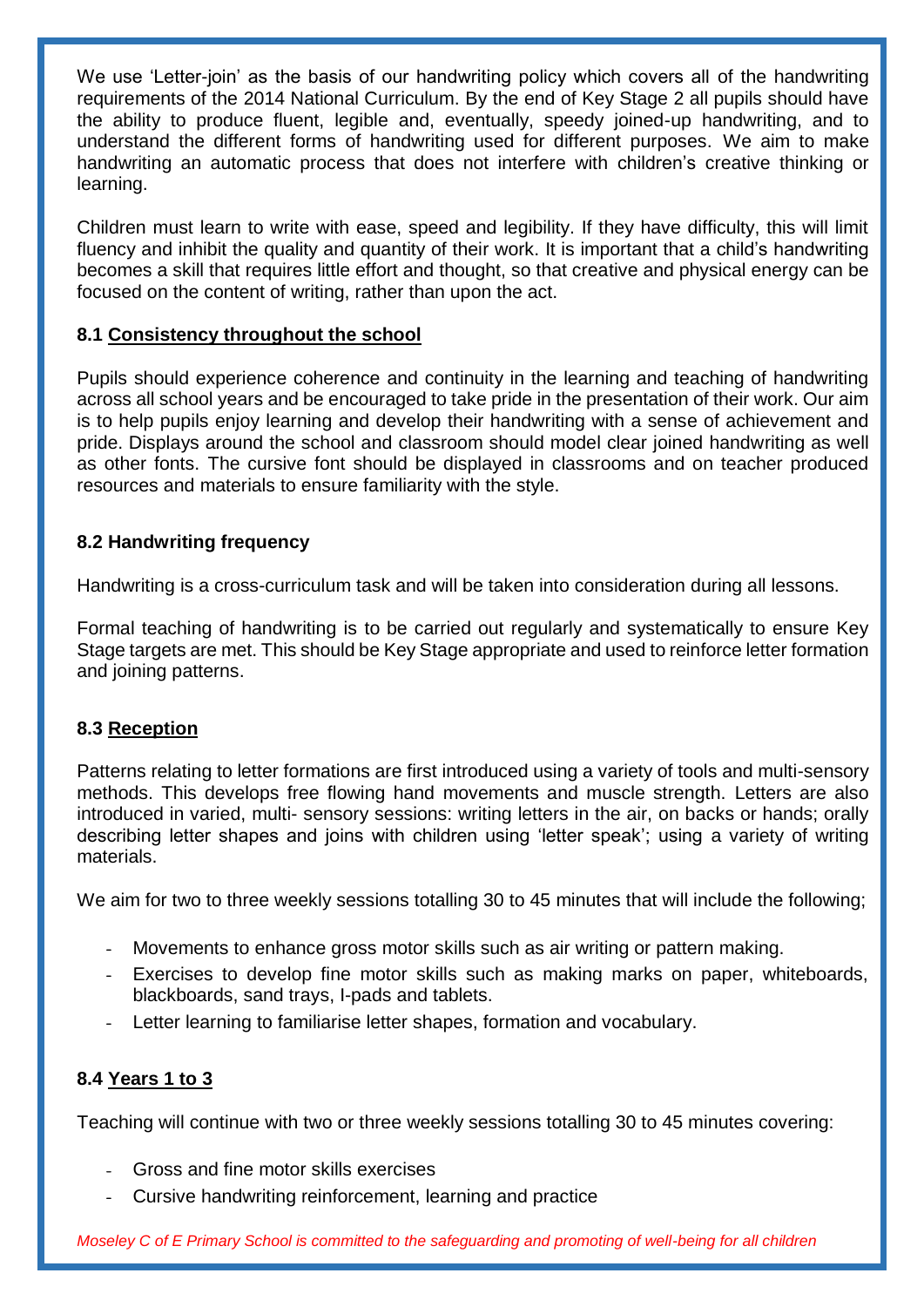Numerals, capitals and printed letters: where and when to use, learning and practice

#### **8.5 Years 4 to 6**

More advanced handwriting techniques will be taught during two or three weekly sessions totalling 30 to 45 minutes:

- Cursive handwriting practice
- Form filling/labelling using printed and capital letters  $\sim$
- Dictation exercises to teach the need for quick notes and speedy handwriting.

Older children joining the school will not be expected to adopt the cursive joined style if they already have a fluent, legible handwriting style.

#### **8.6 Letter formation**

Letters are written on a base line, all cursive letters 'start on the line' with a 'lead in' and 'end with a hook'



Printed or capital letters can be used for posters, notices, headings, labelling and form filling.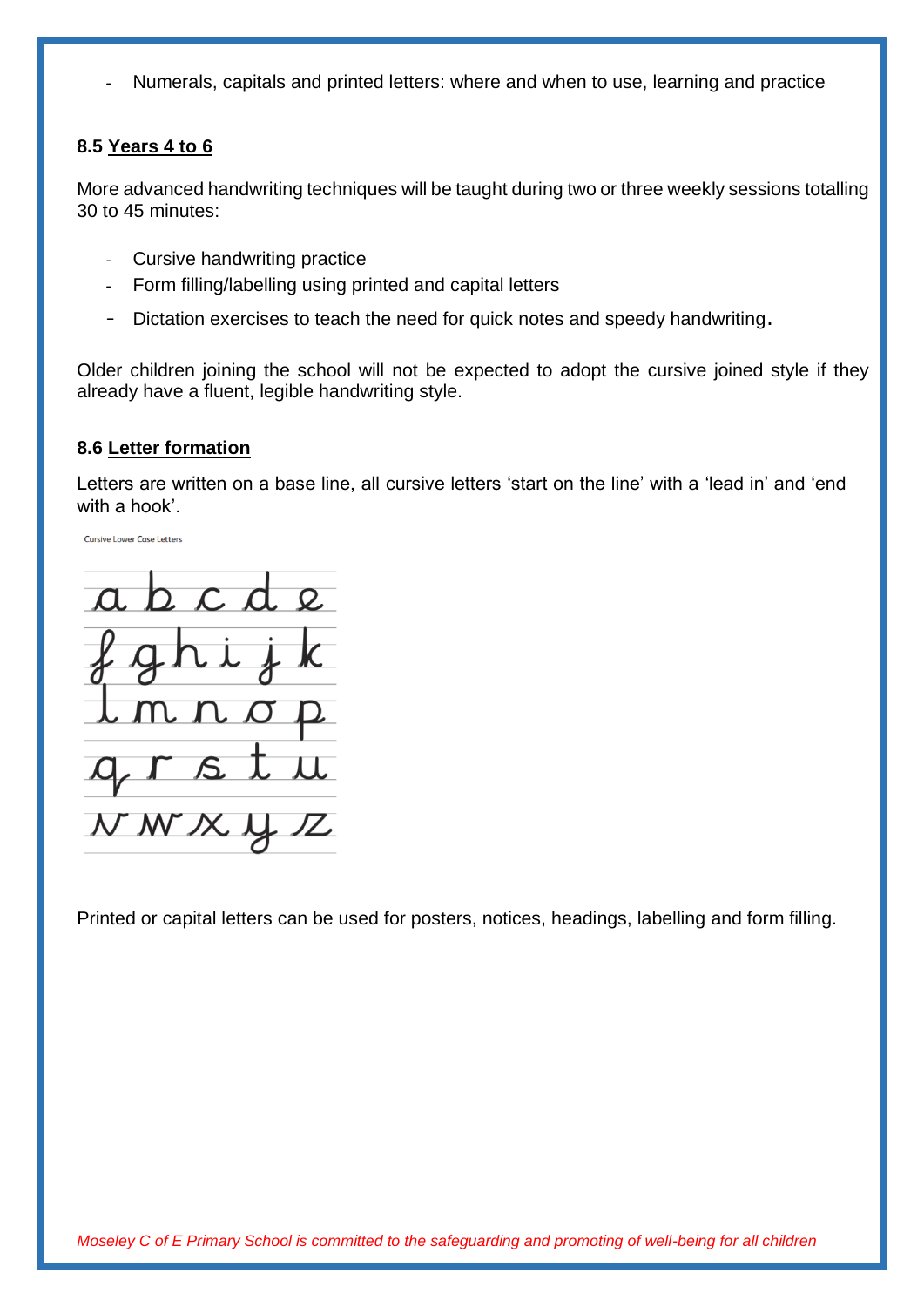

Speedy handwriting can be used for note taking and dictation.

# **8.7 Correct posture and pencil grip for handwriting**

Pupils should be taught to sit correctly at a table, holding a pencil comfortably and correctly.



# **8.8 Left-handed children**

Left-handed children may find it difficult to follow the movements of right-handed teachers as they model letter formation (and vice versa). Teachers should demonstrate to left-handers on an individual or group basis.

- Left-handed pupils should sit to the left of a right-handed child so that they are not competing for space.
- Pupils should position the paper/book to their left side and slanted, as shown.
- Pencils should not be held too close to the point as this can interrupt pupils' line of vision.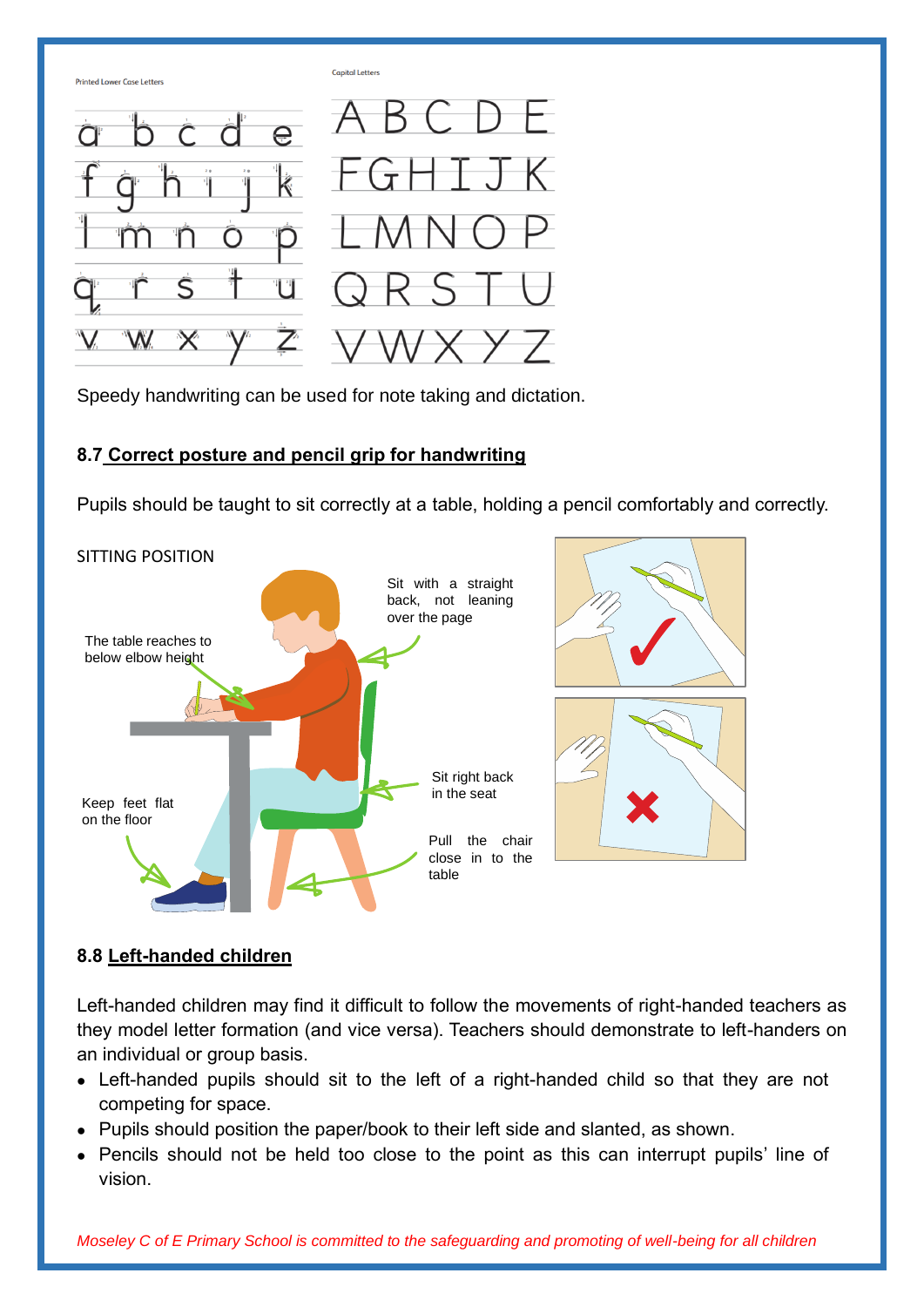Extra practice with left-to-right exercises may be necessary before pupils write left-to-right automatically.







*Paper position for left-handed* 

## **8.9 The Tripod Pencil Grip**

Both right and left handed children should be encouraged to use the tripod grip which allows the pen/pencil to be held securely whilst allowing controlled movements of the pen/pencil nib. We use the Tripod Grip Rhyme:



# **9. RESOURCES AND WRITING MATERIALS**

Children are given opportunities to use a variety of high quality writing tools and art materials.

Sharpened pencils will be used for writing and drawing. The blue pens should be used by all children who have achieved a consistent, cursive style.

Children will practice their handwriting in a handwriting book used for this specific purpose.

Guidelines should be used when writing on plain paper.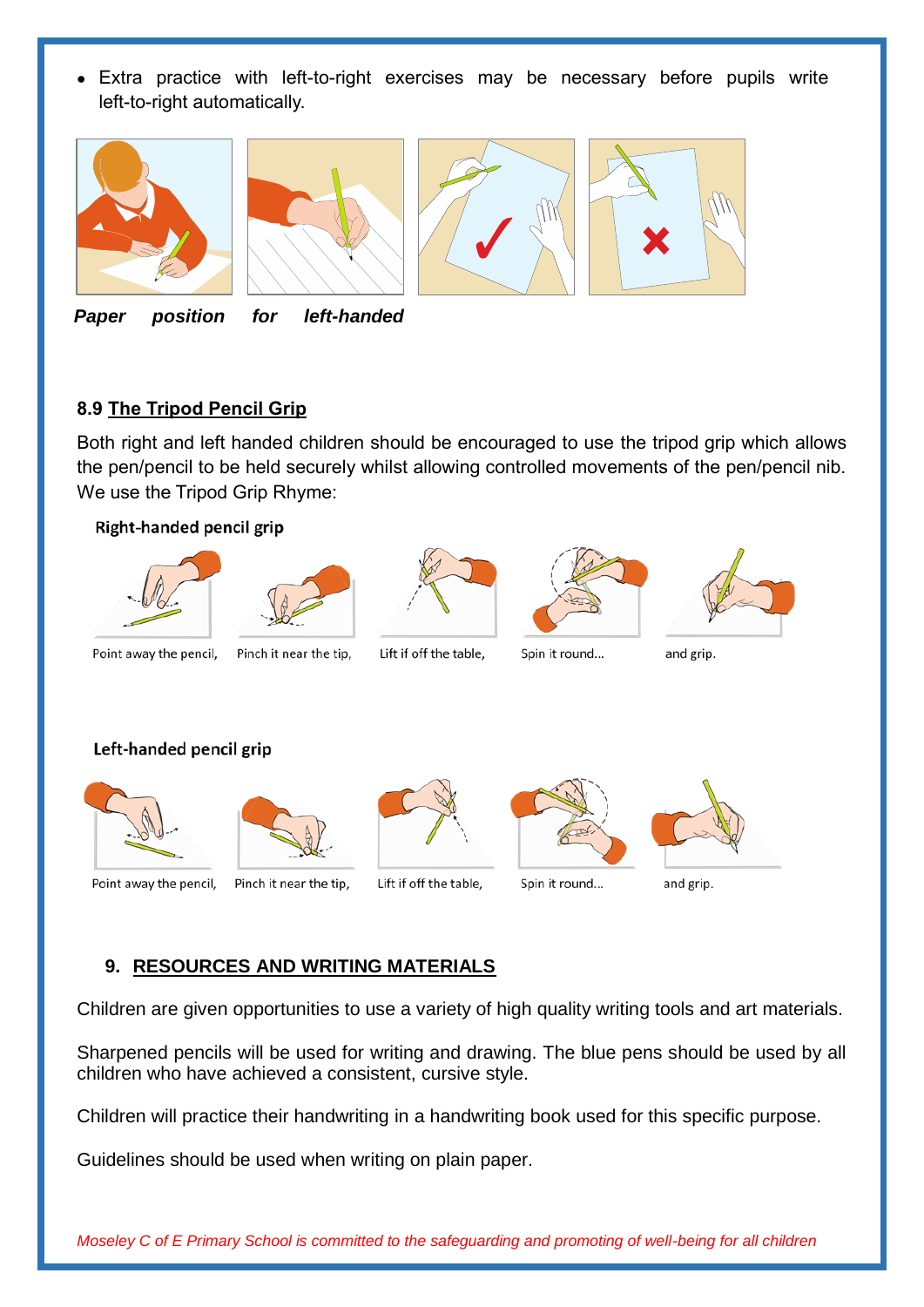#### **10 INCLUSION**

As recommended by the British Dyslexia Association, we have adopted a continuous cursive style of writing. The key advantages of this are:

- Making each letter in one movement, children's hands develop a 'physical memory' of it, making it easier to produce the correct shape.
- Because letters and words flow from left to right, children are less likely to reverse letters which are typically difficult (b/d and p/q)
- There is a clearer distinction between capital and lower case letters.
- The continuous flow of writing ultimately improves speed and spelling

Children whose handwriting is limited by problems with fine motor skills, including left-handed children, and children with special educational needs, will be given one-to-one tuition to help achieve their optimum handwriting level.

Children are encouraged to start handwriting using a soft pencil. When fine motor skills have been established and are consistently developed a handwriting pen can be used.

The SENDCO can provide advice and resources to support children who have difficulty with fine motor skills; including pencil grips, fine motor control programmes and referral to outside agencies where necessary.

# **11.ROLE OF PARENTS AND CARERS**

Children should be encouraged to maintain high standards of presentation and use the cursive script in all written work including homework.

The agreed cursive style will be shared with all parents at the start of the school year by the class teacher.

As a catalyst to speedy, fluent handwriting, we encourage parents and carers to use the Letterjoin resources at home using our Home Edition of Letter-join.

Pupils are encouraged to practise their handwriting at home by using the Pupil log-in for Letterjoin. Teachers might also set specific tasks such as:

- Magic Patterns
- Magic Words
- PhonicsMatch
- Word Search
- Word Bank
- Write it Right!

Children can also watch the word and letter animations and practice and explore other handwriting resources on Letter-join.